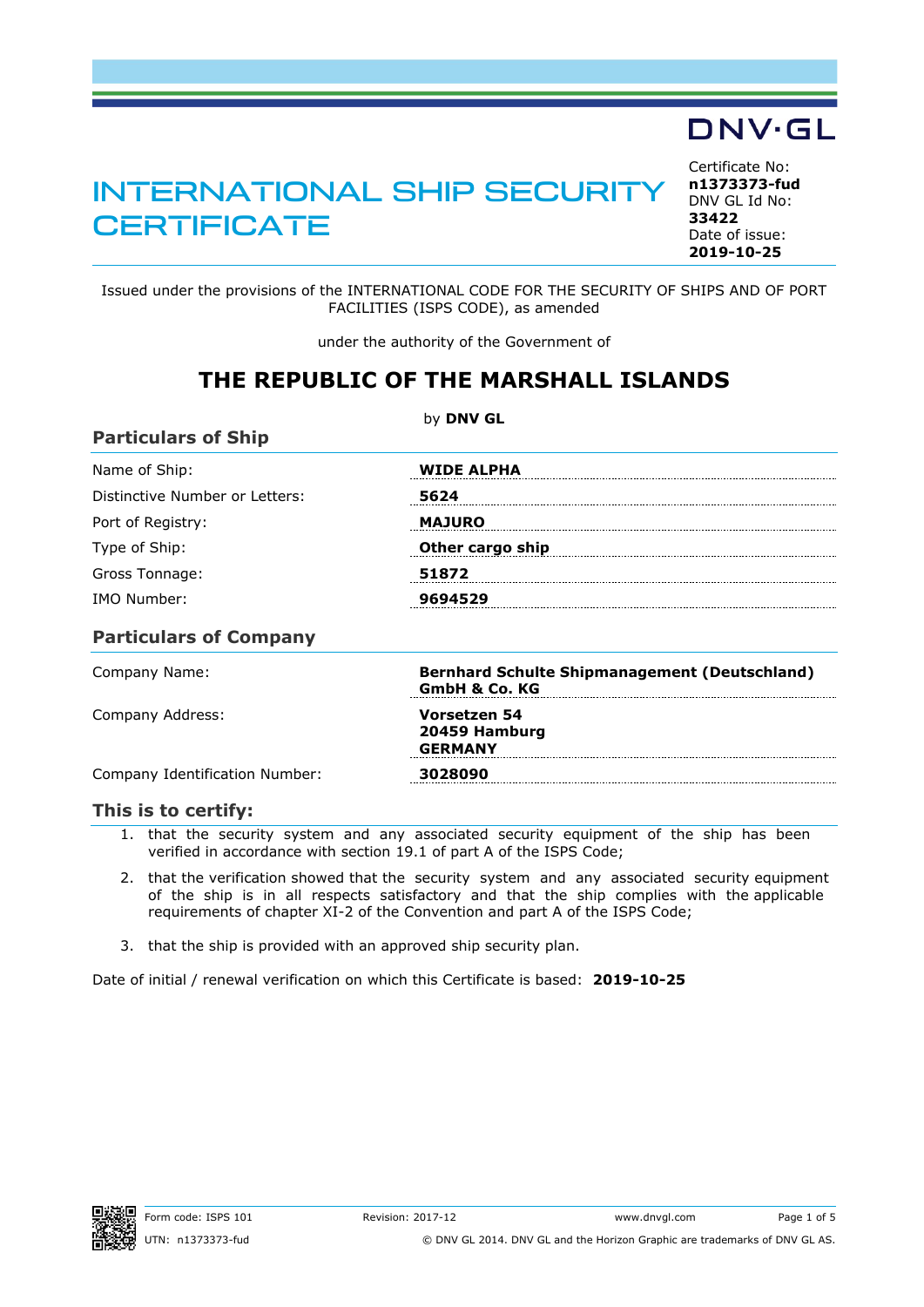This Certificate is valid until **2024-12-02**, subject to verifications in accordance with section 19.1.1 of part A of the ISPS Code.



#### for **DNV GL**

<span id="page-1-0"></span>This document is signed electronically in accordance with IMO<br>FAL.5/Circ.39/Rev.2. Validation and authentication can be<br>obtained from trust.dnvgl.com by using the Unique Tracking<br>Number (UTN): n1373373-fud and ID: 33422

**Erika Cecilia Benalcazar Cappelli Surveyor**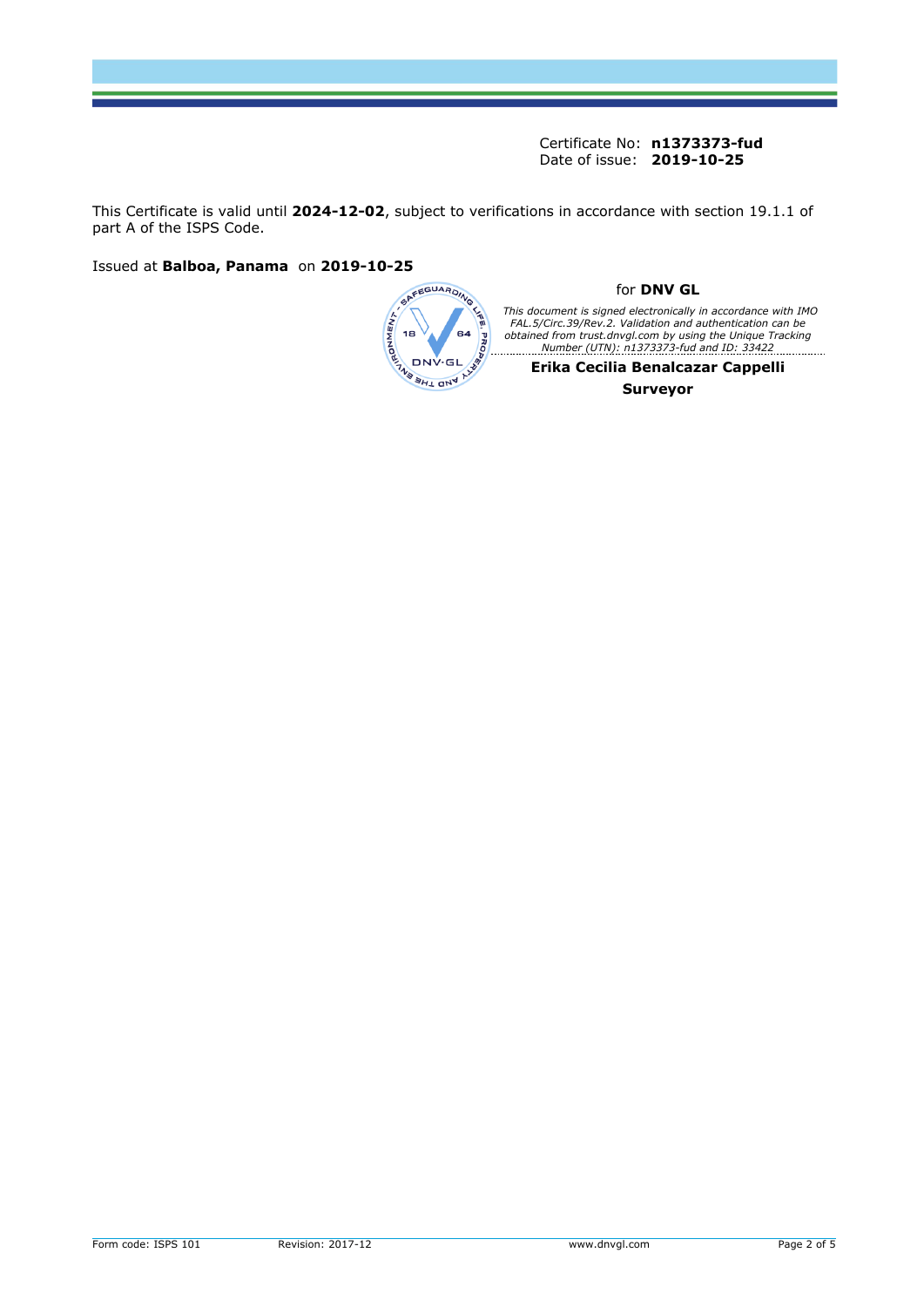<span id="page-2-0"></span>

| <b>Endorsement for intermediate verification</b><br>S                                                                                                                                                                                            |  |                                                                                                                                                                                                                                                   |  |  |
|--------------------------------------------------------------------------------------------------------------------------------------------------------------------------------------------------------------------------------------------------|--|---------------------------------------------------------------------------------------------------------------------------------------------------------------------------------------------------------------------------------------------------|--|--|
| THIS IS TO CERTIFY:<br>that at an intermediate verification required by section 19.1.1 of part A of the ISPS Code the ship was<br>found to comply with the relevant provisions of chapter XI-2 of the Convention and part A of the ISPS<br>Code. |  |                                                                                                                                                                                                                                                   |  |  |
| Intermediate Verification:                                                                                                                                                                                                                       |  |                                                                                                                                                                                                                                                   |  |  |
|                                                                                                                                                                                                                                                  |  |                                                                                                                                                                                                                                                   |  |  |
|                                                                                                                                                                                                                                                  |  |                                                                                                                                                                                                                                                   |  |  |
| Stamp                                                                                                                                                                                                                                            |  | Surveyor, DNV GL                                                                                                                                                                                                                                  |  |  |
| <b>Endorsement for additional verifications</b>                                                                                                                                                                                                  |  | $\mathcal{AV}$                                                                                                                                                                                                                                    |  |  |
| Additional verification:                                                                                                                                                                                                                         |  |                                                                                                                                                                                                                                                   |  |  |
|                                                                                                                                                                                                                                                  |  |                                                                                                                                                                                                                                                   |  |  |
| Stamp                                                                                                                                                                                                                                            |  | Surveyor, DNV GL<br>the control of the control of the control of the control of the control of the control of the control of the control of the control of the control of the control of the control of the control of the control of the control |  |  |
| Additional verification:                                                                                                                                                                                                                         |  |                                                                                                                                                                                                                                                   |  |  |
|                                                                                                                                                                                                                                                  |  |                                                                                                                                                                                                                                                   |  |  |
| Stamp                                                                                                                                                                                                                                            |  | Surveyor, DNV GL Surveyor, DNV GL                                                                                                                                                                                                                 |  |  |
| Additional verification:                                                                                                                                                                                                                         |  |                                                                                                                                                                                                                                                   |  |  |
|                                                                                                                                                                                                                                                  |  |                                                                                                                                                                                                                                                   |  |  |
| Stamp                                                                                                                                                                                                                                            |  | <b>Example 2018 Surveyor, DNV GL 2018 Surveyor, DNV GL</b>                                                                                                                                                                                        |  |  |
| Additional verification:                                                                                                                                                                                                                         |  |                                                                                                                                                                                                                                                   |  |  |
|                                                                                                                                                                                                                                                  |  | Signature: www.communication.com                                                                                                                                                                                                                  |  |  |
| <b>Stamp</b>                                                                                                                                                                                                                                     |  | Surveyor, DNV GL                                                                                                                                                                                                                                  |  |  |
| code                                                                                                                                                                                                                                             |  | Additional verification in accordance with section A/19.3.7.2 of the ISPS<br>AVA                                                                                                                                                                  |  |  |
| THIS IS TO CERTIFY:                                                                                                                                                                                                                              |  |                                                                                                                                                                                                                                                   |  |  |
| Code.                                                                                                                                                                                                                                            |  | that at an additional verification required by section 19.3.7.2 of part A of the ISPS Code the ship was<br>found to comply with the relevant provisions of chapter XI-2 of the Convention and part A of the ISPS                                  |  |  |
|                                                                                                                                                                                                                                                  |  |                                                                                                                                                                                                                                                   |  |  |
|                                                                                                                                                                                                                                                  |  |                                                                                                                                                                                                                                                   |  |  |
| Stamp                                                                                                                                                                                                                                            |  | Surveyor, DNV GL                                                                                                                                                                                                                                  |  |  |
|                                                                                                                                                                                                                                                  |  |                                                                                                                                                                                                                                                   |  |  |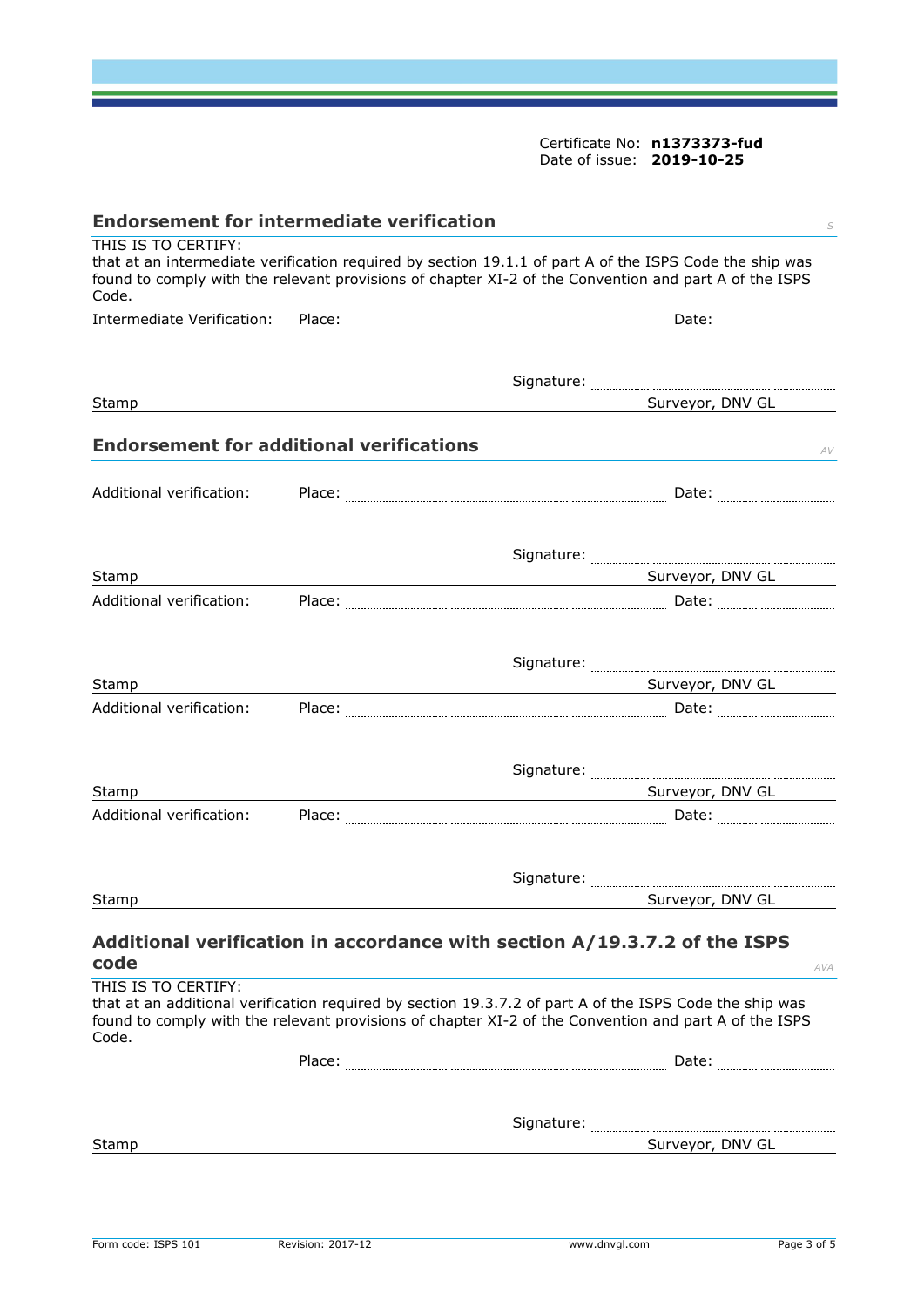| Endorsement to extend the Certificate if valid for less than 5 years where<br>section A/19.3.3 of the ISPS code applies                                                                                                      | EEVF                                                                                                                                                          |
|------------------------------------------------------------------------------------------------------------------------------------------------------------------------------------------------------------------------------|---------------------------------------------------------------------------------------------------------------------------------------------------------------|
| The ship complies with the relevant provisions of part A of the ISPS Code, and the<br>Certificate shall, in accordance with section 19.3.3 of part A of the ISPS Code, be<br>accepted as valid until                         |                                                                                                                                                               |
|                                                                                                                                                                                                                              |                                                                                                                                                               |
|                                                                                                                                                                                                                              | $\Large \textbf{Signature: } \color{red}{\overbrace{ \textbf{Output} } } \color{black} \textbf{Output} } \color{black} \textbf{Output} \textbf{Description:}$ |
| Stamp                                                                                                                                                                                                                        | Surveyor, DNV GL                                                                                                                                              |
| Endorsement where the renewal verification has been completed and section<br>A/19.3.4 of the ISPS code applies                                                                                                               | ERC                                                                                                                                                           |
| The ship complies with the relevant provisions of part A of the ISPS Code, and the<br>Certificate shall, in accordance with section 19.3.4 of part A of the ISPS Code, be<br>accepted as valid until                         |                                                                                                                                                               |
|                                                                                                                                                                                                                              |                                                                                                                                                               |
|                                                                                                                                                                                                                              |                                                                                                                                                               |
| Stamp                                                                                                                                                                                                                        | Surveyor, DNV GL                                                                                                                                              |
| Endorsement to extend the validity of the Certificate until reaching the port<br>of verification where section A/19.3.5 of the ISPS code applies or for a<br>period of grace where section A/19.3.6 of the ISPS code applies | EEV                                                                                                                                                           |
| This Certificate shall, in accordance with section 19.3.5 or 19.3.6 <sup>1</sup> of part A of the ISPS<br>Code, be accepted as valid until                                                                                   |                                                                                                                                                               |
|                                                                                                                                                                                                                              |                                                                                                                                                               |
|                                                                                                                                                                                                                              |                                                                                                                                                               |
| Stamp                                                                                                                                                                                                                        | Surveyor, DNV GL                                                                                                                                              |

<sup>1</sup> Delete as appropriate.